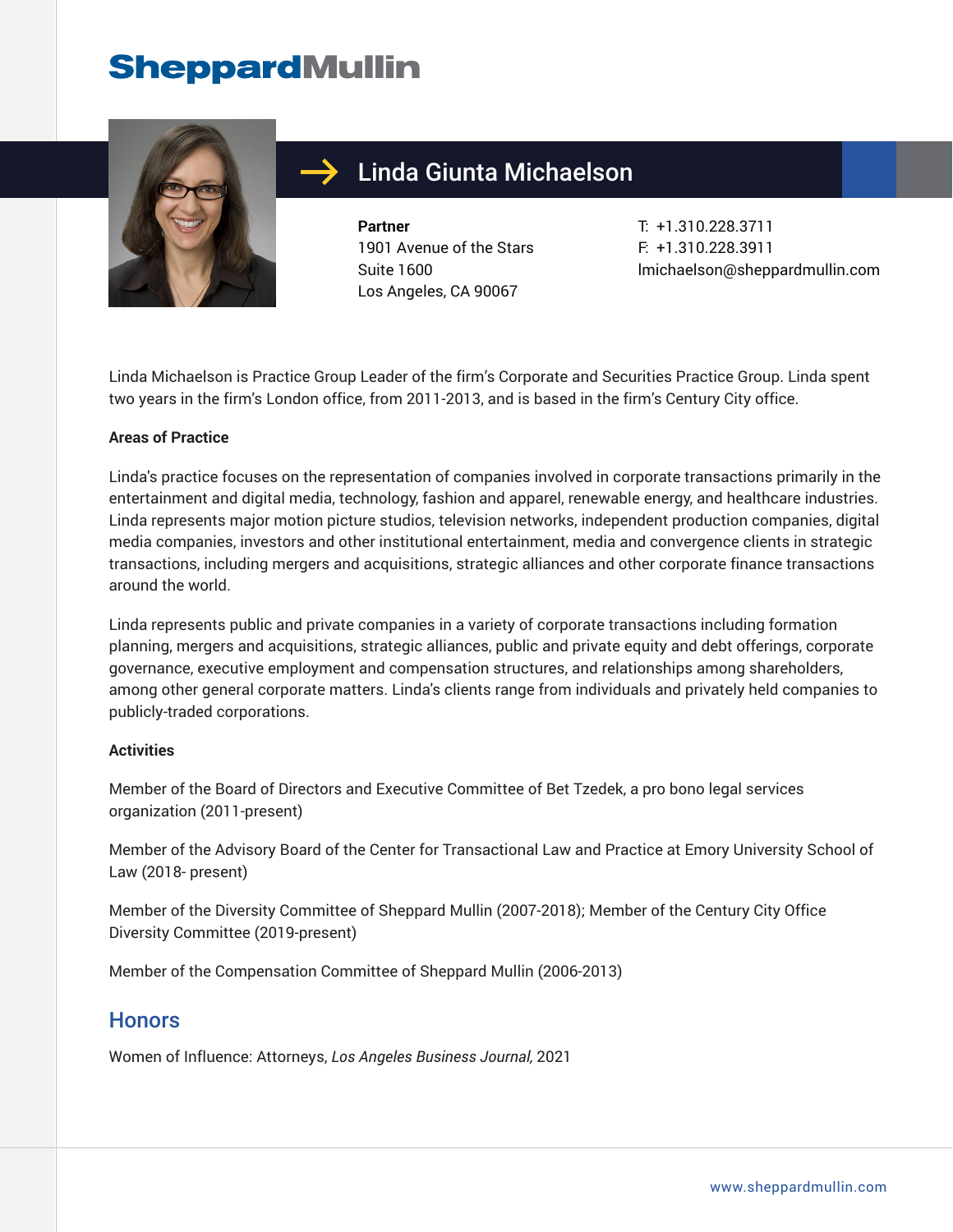Top Women Lawyers, *Daily Journal,* 2020 Best Lawyers in America, *Best Lawyers*, 2019-2022 Named in *Variety's* Dealmakers Impact Report, 2018, 2016, 2019, 2021 Top Entertainment Attorney, *Variety*'s Legal Impact Report, 2017, 2019-2021 Named in *Variety's* Power of Women LA Impact Report, 2016 Media, Technology and Telecoms, *Legal 500*, 2017-2021 Mergers and Acquisitions, Middle Market, *Legal 500*, 2016, 2018, 2020-2021 Mergers, Acquisitions and Buyouts, *Legal 500*, 2014 Named a "Best Lawyer" for Entertainment Law - Motion Pictures & Television, *Best Lawyers of America*, 2018, 2022

### **Experience**

#### **Representative Transactions**

Represented Sony Pictures Entertainment Inc. its acquisition of the Pure Flix SVOD service.

Represented Lions Gate Entertainment in connection with its acquisition of the vast majority of Spyglass Media Group's feature film library of approximately 200 titles and 20% investment in Spyglass.

Represented Media Services in its sale to Cast & Crew.

Represented The Works Entertainment (producers of The Illusionists) in its sale to Cirque du Soleil.

Represented 101 Studios in its formation and financing.

Represented Lakeshore Entertainment in the sale of the film library of Lakeshore Entertainment Group to Vine Alternative Investments.

Represented The Immigrant in an investment by Fremantle Media and Bron Ventures.

Represented the entity formed by Robert Attermann, Neal Altman, Brian Cho, and Adam Bold in its acquisition of Abrams Artists Agency.

Represented Lions Gate Entertainment Corp. (NYSE: LGF) in its joint venture with Point Grey Pictures, its acquisition of Good Universe Media, its acquisition of an equity stake in Pilgrim Media Group, LLC, its acquisition of the Modern Entertainment library of film rights and its acquisition of Artisan Entertainment.

Represented Sony Pictures Entertainment Inc. in its sale of certain Southeast Asian networks, in the sale of a majority interest in Crackle, Sony Pictures Television's online video-on-demand (VOD) platform, to Chicken Soup for the Soul Entertainment and the creation of a new streaming video joint venture Crackle Plus, and its acquisition of Embassy Row, LLC.

Represented Levity Entertainment Group in its acquisition of interests in the comedy club brand, The Improv.

Represented TBS in a joint venture with Conan O'Brien, Jeff Ross and Team Coco, with respect to television, digital and other media.

Represented Redone, LLC in the sale of a minority interest to Style Capital S.g.R.

Represented Cavalry Media in its formation and financing.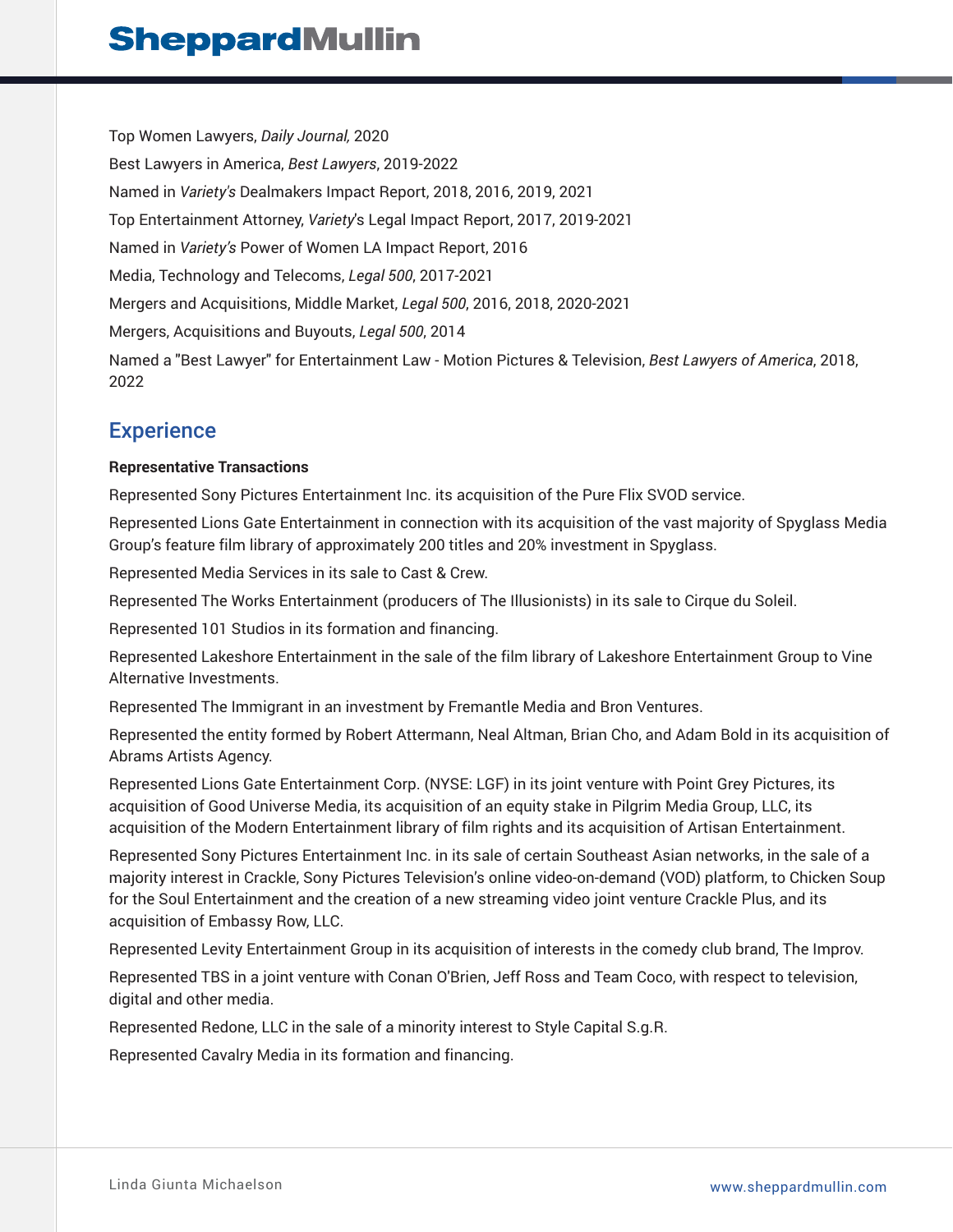Represented Starlings Capital in its formation and financing.

Served as U.S. counsel to Kew Media Group in its acquisition of Content Media Corporation, and Essential Quail Media Group.

Represented Tang Media Partners in its acquisition of a majority interest in IM Global, LLC.

Represented The Gymboree Corporation in the sale of its Play & Music business to Zeavion Holding PTE Ltd.

Represented VPD, IV, Inc. in its sale to Ingram Entertainment.

Represented Edelman in its joint venture with United Talent Agency to form United Entertainment Group.

Represented Relativity Media in its joint ventures with EuropaCorp Films and B4U.

Represented Asylum Entertainment in its acquisition by Legendary Entertainment.

Represented Elder Statesman in its sale of equity to an affiliate of Chrome Hearts.

Represented Banijay Entertainment SAS in its acquisition of a majority stake in Stephen David Entertainment LLC.

Represented dick clark productions inc. in its joint venture with The Miss America Organization.

Served as US counsel to Bwin.Party Digital Entertainment plc in the sale of WPT Enterprises, Inc. (World Poker Tour) to Our Game International Holdings Limited.

Represented MicroFocus International plc in its acquisition of certain assets from Progress Software.

Represented Booster Media in its acquisition of the Hallpass Media web game network firm SGN Games, Inc.

Represented a joint venture of media and technology companies formed to develop and deliver video on demand and interactive services.

Represented Splash News & Picture Agency in the sale of its assets to Corbis Images.

Served as Entertainment counsel to Comcast in connection with its multi-billion dollar acquisition of NBC Universal.

### Media Mentions

Dealmakers Impact Report *Variety*, 12.04.2018

Abrams Artists Agency Acquired By Group Including Longtime Execs, Adam Bold *Deadline*, 09.25.2018

Power of Women L.A. Impact Report *Variety*, 10.11.2016

ZEAVION Holding's \$127.5 million acquisition of Gymboree Play & Music Don't Miss It: Hot Deals & Firms We're Following This Week *Law360*, 07.01.2016

Lionsgate Invests \$200M in Craig Piligian's Pilgrim Studios *The Hollywood Reporter*, 11.12.2015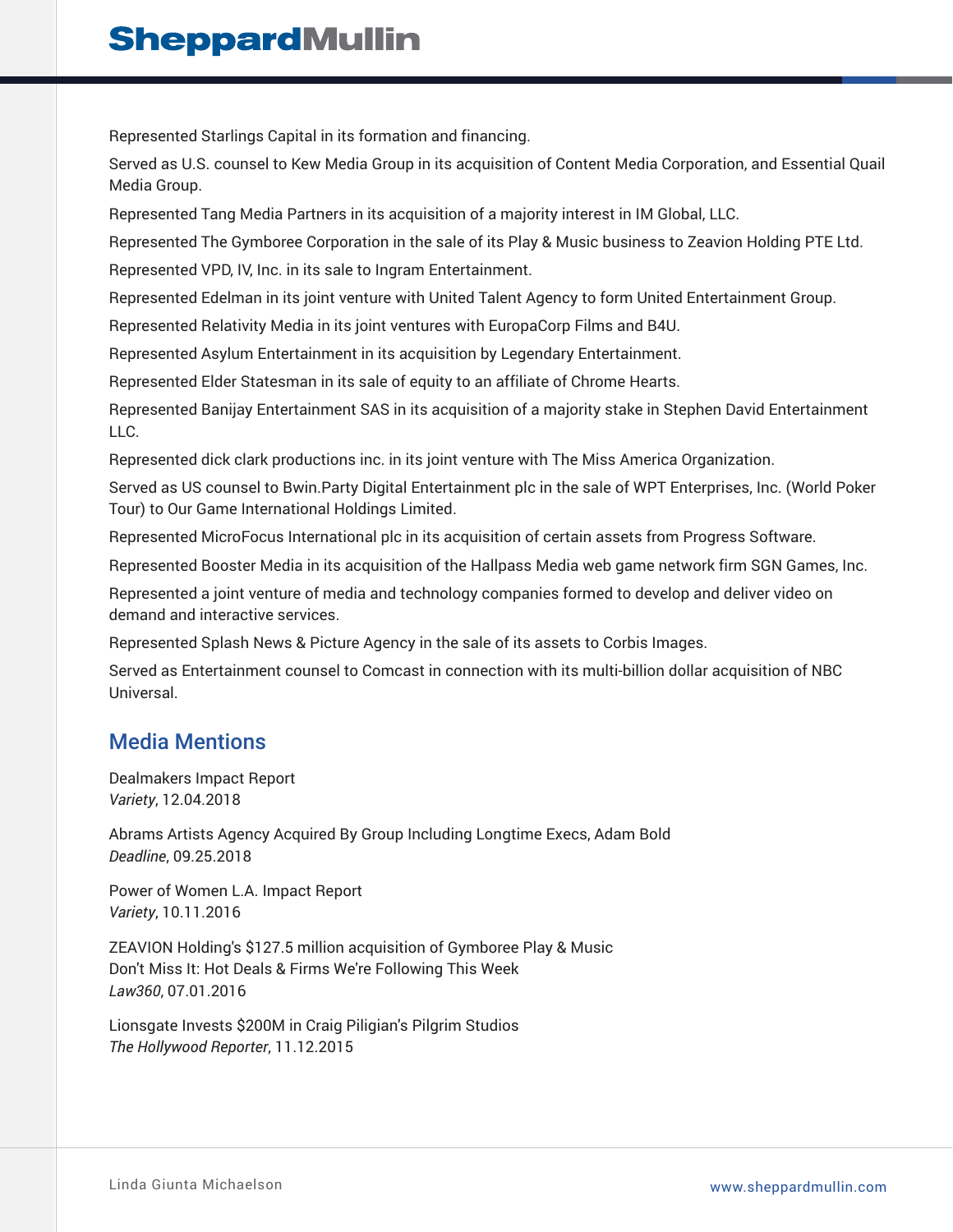Sheppard Mullin Advises RadNet In Tender Offer *Daily Journal*, 03.11.2014

Sheppard Mullin Lands Entertainment Group 01.27.2003

## Speaking Engagements

Moderated panel on Digital Media Investing, Presented at Digital Entertainment World (February 2011)

VC Funding - The Inside Scoop on the Valley, presented at Bootlaw in London (October 2012)

New York Fashion Week - "Fashionable Mergers: What you need to know about Mergers and Acquisitions" (February 2011)

Moderated panel on digital distribution at Winston Baker Film Finance Forum on March 3, 2010 in Los Angeles, CA (March 2010)

#### Events

Project General Counsel Workshop Sheppard Mullin - Los Angeles, 11.14.2019

### **Practices**

Corporate Capital Markets Emerging Company & Venture Capital Joint Ventures and Strategic Alliances Mergers and Acquisitions Private Equity Public Company Corporate Governance and Compliance Entertainment, Technology and Advertising Advertising **Healthcare** ESG and Sustainability

### **Industries**

Advertising Emerging Company & Venture Capital Entertainment, Technology and Advertising